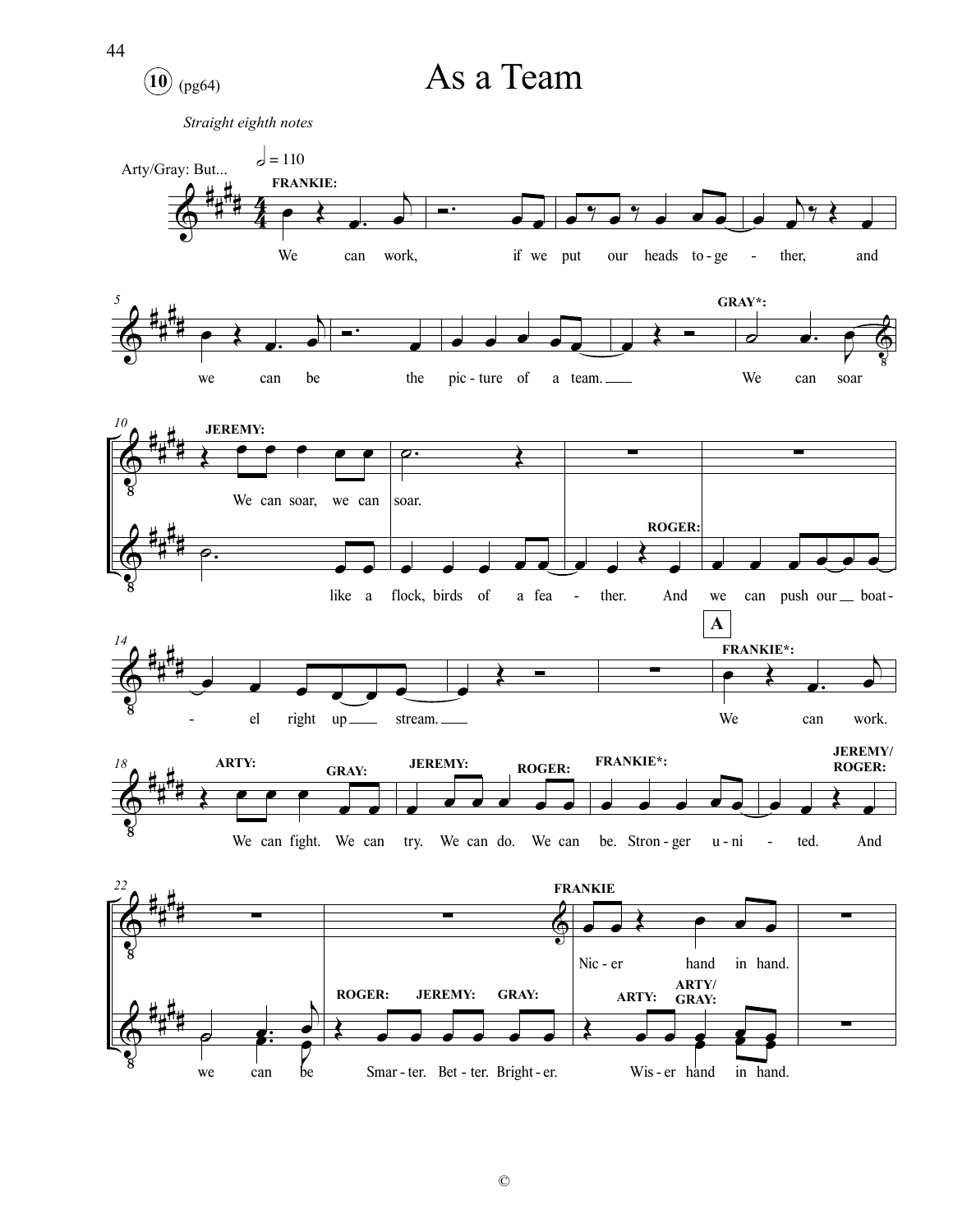As a Team 45

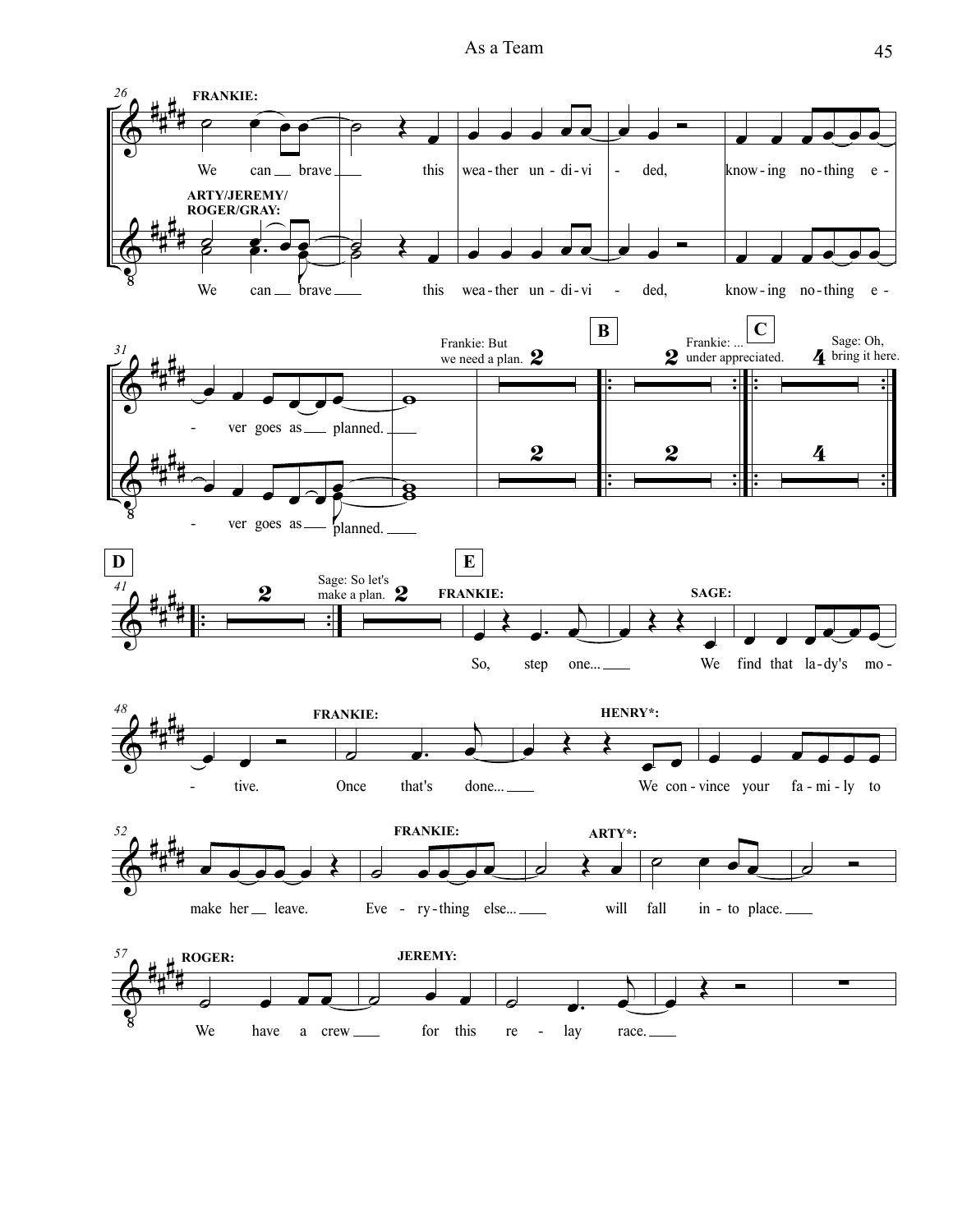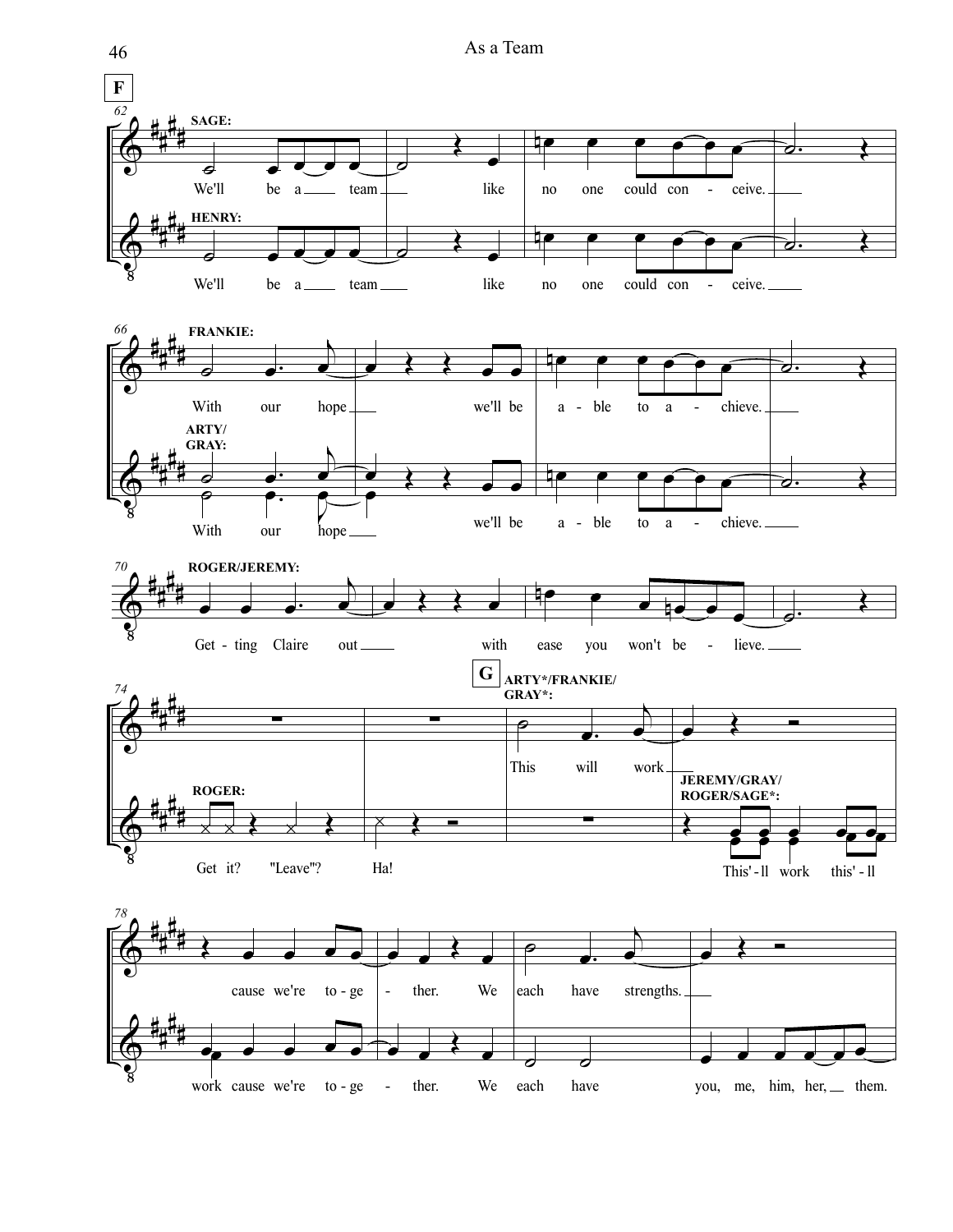As a Team 47